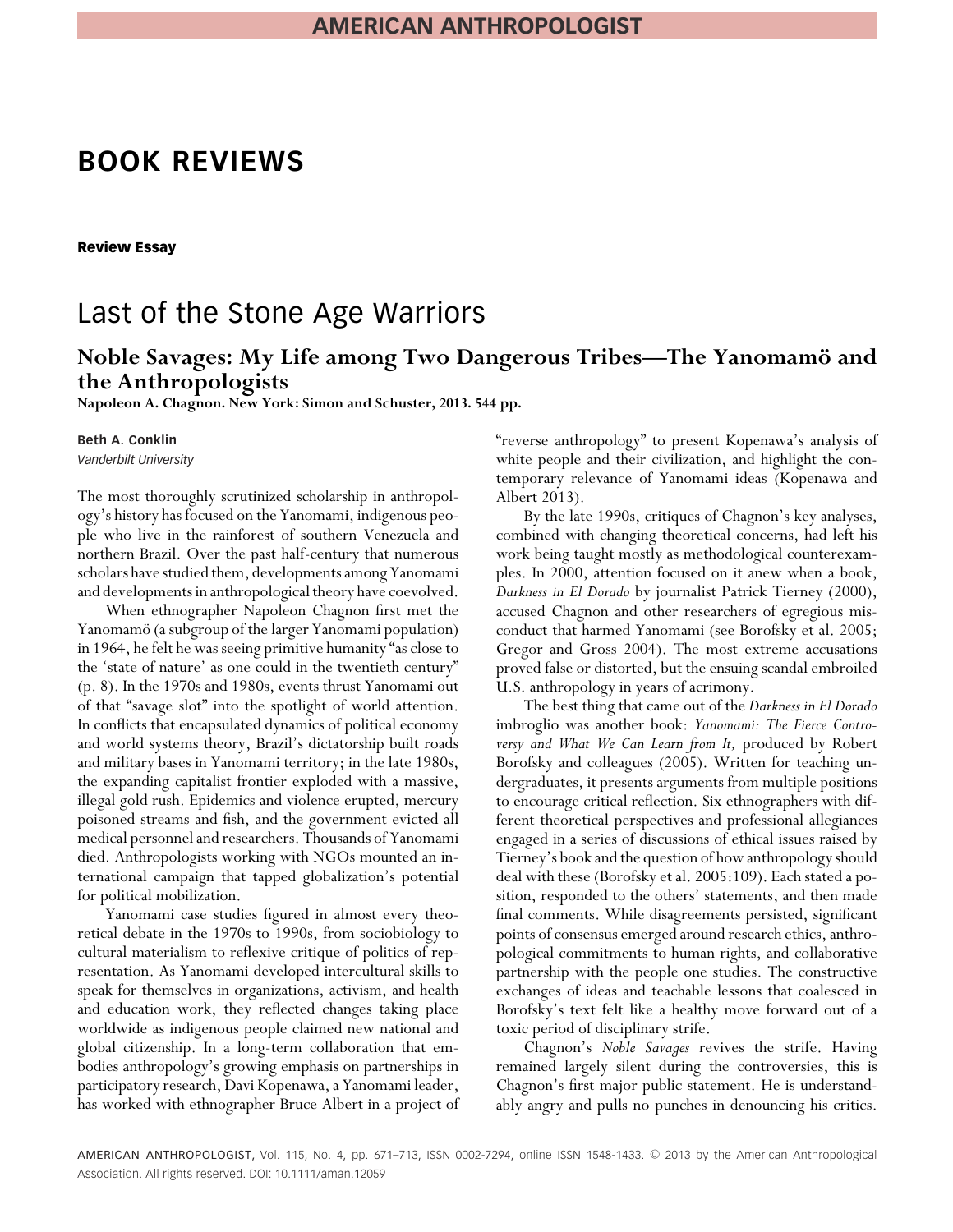For those interested in his perspectives and account of events throughout his career, there is abundant material to parse.

This is also Chagnon's autobiography, written for the general public (p. 13). This format is ideal to tell his story as he wishes, unburdened by the citations and substantive, factual attention to other scholars' work that academic writing requires. The chapters follow, chronologically, the 35 years during which he spent a total of five years visiting and working in 60 Yanomamö villages. He presents his current thinking and some new data about violence, kinship, and reproduction, arguing that the ubiquity of terror and quest for security were driving forces in the evolution of political and social complexity (pp.  $9-12$ ). The purpose of tribal social organization isto regulate men's sexual accessto nubile females through coalitions organized around patrilineality, marriage exchange, and strategic deployment of violence (p. 217).

Academic arguments alternate with autobiography. Chagnon is a good storyteller, and he recounts fieldwork adventures and misadventures with humor and self-deprecation. He describes ethnography's unglamorous challenges—the logistical headaches, linguistic misunderstandings, social minefields, political rivalries—and captures textures of Amazonia: nighttime sounds in a rainforest village, the mildew-plus-stale-wood-smoke scent that clings to hammocks and clothing no matter how many times you wash them. His account of building a house for his wife and two small children to join him in the field reveals a loving husband and father.

Chagnon recalls the wonder of entering a radically different world where he feels transported back to an ancestral age. Stalking the wild Paleolithic, he pushes ever farther from civilization, seeking unacculturated Yanomamö with the "glint in their eyes" of true wildness (p. 39). When he finally meets the legendarily fierce Shamatari, he writes, "I felt goose bumps on my arms. I imagined myself being present at a time ten thousand years in the past . . . . These were the last of the Stone Age warriors" (p. 82).

Yet no matter how far from civilization he journeyed, metal tools got there first. To anyone familiar with Brian Ferguson's (1995) comprehensive historical analysis of Yanomami warfare, *Noble Savages* reads like a screenplay based on Ferguson's thesis: that unequal access and competition for scarce metal tools were factors in many conflicts. Chagnon's account shows how demands for Western goods dominated his interactions with Yanomamö. Steel was the obsession of this Stone Age.

*Noble Savages* pursues two main goals: (1) to show that Chagnon's Yanomamö data offer unparalleled insights into ancient human evolution and (2) to discredit his enemies, the Salesian Catholics who impeded his research and the academics who criticized it. The first goal requires representing Yanomamö as exemplars of Stone Age humanity. The second requires showing that Salesians, not he, harmed Yanomamö and that his critics are antiscience ideologues.

These dual purposes weave through the narrative, crossing in tangled contradictions. These representatives of

Paleolithic foragers are village-dwelling farmers who get 70 percent of their diet from horticulture, using steel axes and machetes (pp. 295–296, 467 n. 58). Yanomamö are exemplars of primitive warfare; yet before he arrived, shotguns introduced by Salesians "probably caused an increase in mortality rates in areas near Salesian missions" and may have made Yanomamö more willing to attack enemies (p. 258; see also pp. 113–116). Yanomamö were "isolated" (p. 38), but plantains and bananas, the dietary staples around which key ritual practices revolve, are crops introduced from the Old World (pp. 299–300). In 1964, Yanomamö were "demographically pristine," unravaged by introduced epidemic diseases (p. 379); yet (refuting charges that the research team he and James Neel brought in 1966 and 1968 worsened health conditions) malaria (another Old World import) was especially bad in 1964, and diarrhea, dysentery, and respiratory infections were serious problems (p. 100). Yanomamö lived "free from the interference of any government" (p. 1), but Venezuelan public health workers, who lived at the mission post where Chagnon set up house next door to a North American family, traveled to distant Yanomamö communities to pass out antimalarial pills and periodically spray the natives' *shabono* dwellings with DDT (p. 3, 466 n.44).

Much of *Noble Savages* reads like a 1960s period piece, frozen in a time before scholarship showed that every society, no matter how remote or apparently isolated, has been shaped by interconnections among peoples and movements of ideas, goods, foods, and biological agents. Yanomami have been affected, directly or indirectly, by centuries of slave raiding, trade, introduced diseases, missions, and rubber tapping, but Chagnon still views them as almost pristine. He argues for biological explanations, but*biology* means only genetic evolution, narrowly conceived. He does not consider how social isolationism, hostility, and intercommunity violence fit into an historical, epidemiological context in which lethal diseases spread by human contact were the greatest threat to survival and reproduction (Conklin 2008).

The centerpiece of Chagnon's evolutionary argument is his analysis, first published in 1988, which shows that Yanomamö men who had killed another human had three times more children than nonkillers (pp. 273–278). Cultural success enhances reproductive success: in a society terrorized by violence, men who display capacities for murderous aggression get more wives and sire more offspring. Twentyfive years ago, scholars pointed out methodological flaws: the statistical correlations are distorted by the way age categories are used and by the exclusion of dead men and their children (because killers are targets for lethal revenge, and dying ends a man's reproductive career; Albert 1989, 1990; Ferguson 1989; see also Lizot 1994). Chagnon (1989:566) promised to provide data on dead men, but those who hoped he finally would do so in *Noble Savages* will be disappointed.

Methodological problems and the disconnect between facts and interpretation led most anthropologists to discount Chagnon's conclusions.He dismissesthe scientific objections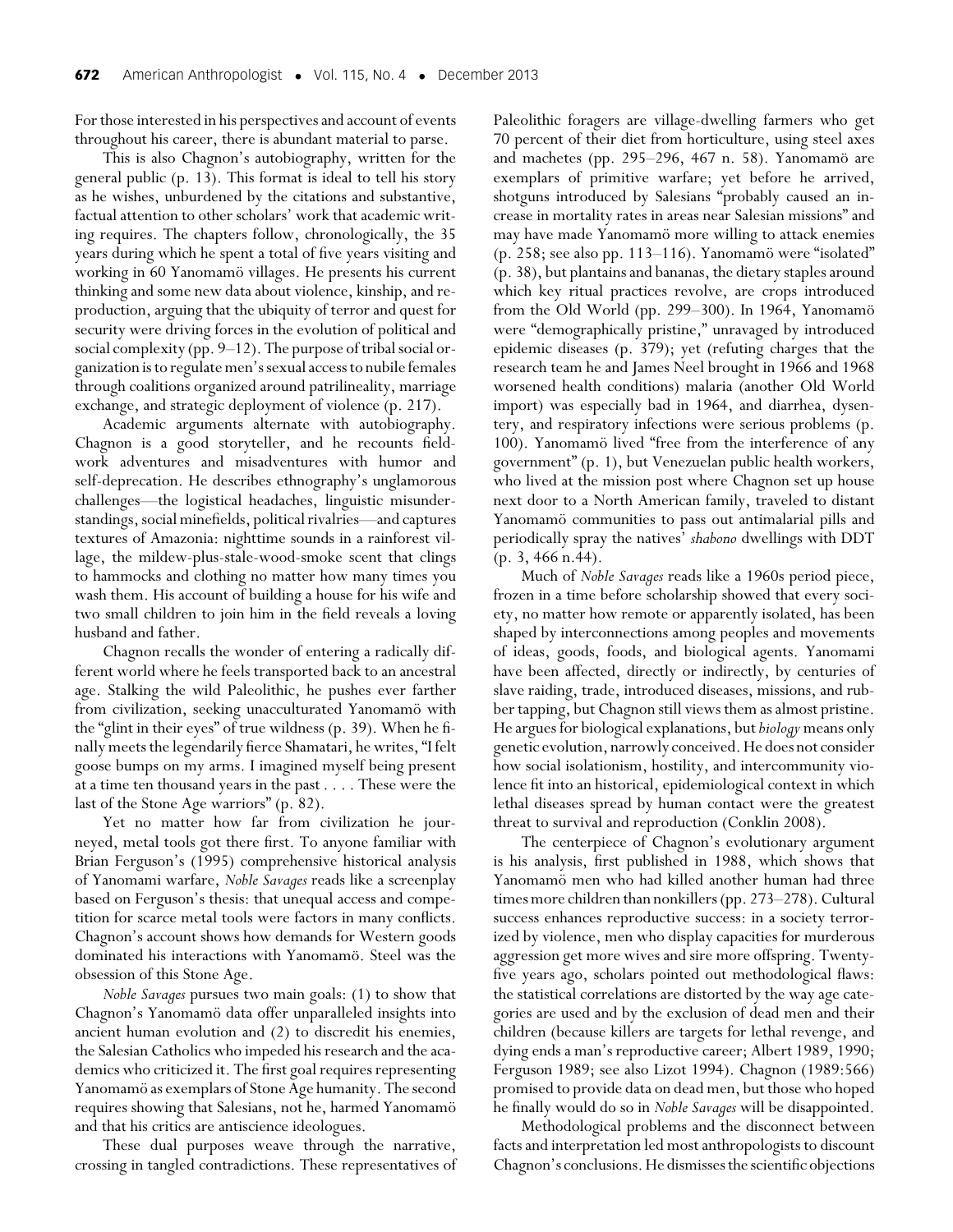as "ad hominem criticism" (p. 278, 410) and focuses instead on personal and political attacks against him: the "secret dossier" circulated by Salesians, Brazilian anthropologists' concerns about political misuses of his work, Tierney's malfeasances. Chagnon lumps his academic critics together under a blanket condemnation: cultural anthropology has lost its way because of biophobia (antipathy to evolutionary analysis), postmodernism, and the move away from science into activism and advocacy (pp. 399–403, 452–454). According to Chagnon, cultural anthropologists do not do in-depth ethnography, compare multiple communities, or collect empirical data; many doctoral theses are based on less than six months of fieldwork (p. 66). (I wish someone had told me this when I was sweating through my second year of Amazonian dissertation fieldwork.) The "ayatollahs of anthropology, the Thought Police" (p. 32), outlaw ideas that contradict the politically correct images of indigenous people as harmonious, egalitarian innocents, which activists and Marxist materialists promote. (Ironically, some of the clearest critiques of overromanticism in NGOs have come from the Yanomami activist-anthropologists Chagnon most disparages, Alcida Ramos [1998:267–283] and Bruce Albert [1997:59–60]. Like Chagnon, Albert [2005:215–216] emphasizes that anthropologists must be faithful to facts, even when the facts conflict with advocates' public relations agendas.)

A major reason why many anthropologists reject evolutionary psychology is that its common assumptions about sex, gender, and kinship look like ethnocentric projections of Western values (McKinnon 2005). In Amazonian anthropology, long-term, empirical field research and comparative studies of the kind Chagnon champions are alive and well. There is extensive work on indigenous warfare, violence, sex, gender, and even reproductive fitness, but the data undercut such simplistic models. Partible paternity is a prime example. This is the belief, shared by Yanomami and many other Amazonian peoples, that a child can have more than one biological father because every man who has sex with a pregnant woman contributes semen to form the fetus. While obviously not medically true, this belief (which appears to be of considerable antiquity) influences sexual behavior, kinbased exchange, and child support. In their seminal volume, *Cultures of Multiple Fathers*, Stephen Beckerman and Paul Valentine (2002:3–9) found cross-cultural attitudes ranging from puritanical to quite tolerant of married women having multiple lovers, refuting the sociobiological claim that "in no society do men readily share a wife" (Pinker 1997:490). Among Yanomami, Catherine Alès (2002) documented high rates of partible paternity and gender relations at odds with Chagnon's model. Evidence that individuals with "multiple fathers" have higher survival rates (Beckerman and Valentine 2002:7–8) suggests possible evolutionary implications that are complex, contextual, and a focus of ongoing research and debate (see Walker et al. 2010).

Cultural complexity also came to the fore in a study of violence and reproductive success among the Waorani (Huaorani) in Ecuador, who in the past had "the highest rate of homicide of any society known to anthropology" (Beckerman et al. 2009:8134). Employing a methodologically rigorous approach to avoid the problems in Chagnon's 1988 analysis, this study found that among Waorani "more aggressive warriors have *lower* indices of reproductive success than their milder brethern . . . the Yanomamö situation . . . does not apply to warlike tribal societies in general. The culture-specific particulars of the situation are important" (Beckerman et al. 2009:8134, 8139, emphasis added).

In *Noble Savages*, many significant culture-specific particulars go unexplained, leaving readers to puzzle over questions such as, Why does the highest ritual honorific, *unokai*, which killers earn by completing a posthomicide ritual, apply also to girls who perform this ritual during their first menstruation (p. 92)? And how does the male reproductive imperative to sire many offspring and ensure paternity certainty (p. 207, 218–219) fit with the frequent divorces, gang rape, domestic violence, and beatings that kill wives or make them leave their husbands (pp. 228–232)? A poignant moment comes when Chagnon feels that Yanomamo finally recognize him as a human being like themselves, after a mortuary ceremony when he sets aside his ethnographer's role to express his own, heartfelt sadness and cry with them (p. 97). Though he does not explore his indigenous companions' response, this resonates with Alès's (2000) analysis of how compassion for the suffering of others motivates much of the anger and violence that Chagnon found so salient.

Throughout his career, Napoleon Chagnon has been admirably forthcoming about his research activities; one reason his work has received so much scrutiny is that he has told so much. *Noble Savages* does what an autobiography should do: reveal something of its subject's life and tell his story as he wishes. It offers rich insights into the inner world of one of today's best-known anthropologists. Those seeking to understand the inner worlds of the people whose stories he tells, however, must look elsewhere—perhaps, increasingly, to hear directly from Yanomami themselves.

## **REFERENCES CITED**

#### Albert, Bruce

- 1989 "Yanomami Violence": Inclusive Fitness or Ethnographer's Representation? Current Anthropology 30(5):637–640.
- 1990 On Yanomami Warfare: A Rejoinder. Current Anthropology 31(5):558–563.
- 1997 "Ethnographic Situation" and Ethnic Movements: Notes on Post-Malinowskian Fieldwork. Critique of Anthroplogy 17(1):53–65.
- 2005 Human Rights and Research Ethics among Indigenous People: Final Comments. *In* Yanomami: The Fierce Controversy and What We Can Learn from It. Robert Borofsky, ed. Pp. 210–233. Berkeley: University of California Press.

#### Alès, Catherine

2000 Anger as a Marker of Love: The Ethic of Conviviality among the Yanomami. *In* The Anthropology of Love and Anger;